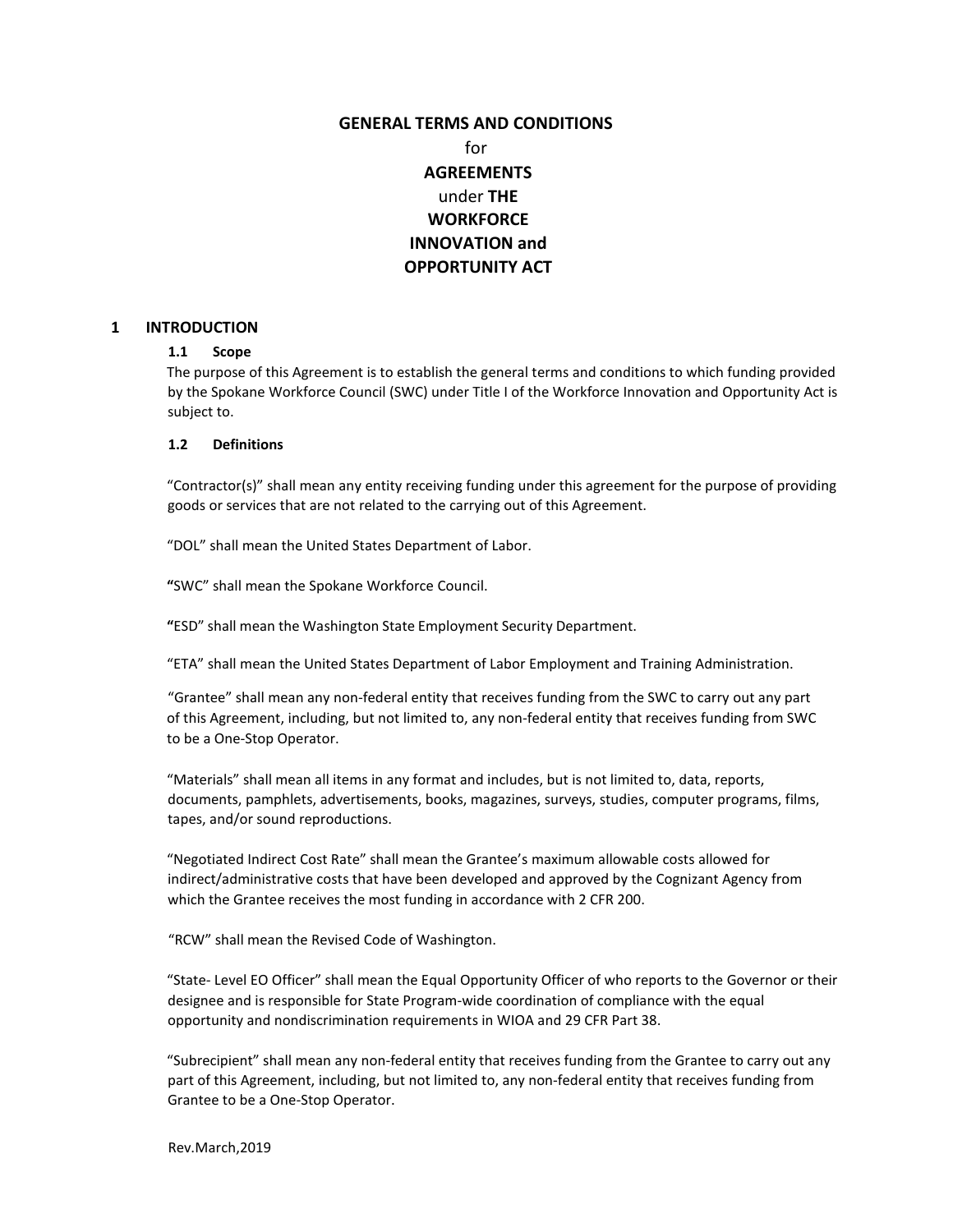"WIA" shall mean the Workforce Investment Act (Public Law 105-220).

"WIOA" shall mean the Workforce Innovation and Opportunity Act (Public Law 113-128).

## **1.3 Applicable Laws**

Throughout the term of this Agreement, Grantee shall comply will all applicable federal, state, and local laws, regulations, and policies. This includes, but is not limited to, Public Law 113-128(WIOA), Federal Uniform Administrative Requirements found in 2 CFR 200, both State and Federal Non-discrimination law, and all WIOA Title I and WorkSource System Policies.

### **1.4 Assignment and Delegation**

The work to be provided under this Agreement and any claim arising thereunder, is not assignable or delegable by either party in whole or in part, without the express prior written consent of the other party, which consent shall not be unreasonably withheld.

### **1.5 Governing Law**

This Agreement shall be construed and interpreted in accordance with the laws of the State of Washington.

### **1.6 Modification**

SWC may unilaterally modify the terms of this agreement when such modifications are required by controlling law. Such changes, including any increase or decrease in the amount of reimbursement, shall be incorporated as a written modification to the Agreement.

This Agreement may be amended by mutual agreement of the parties. Such amendments shall not be binding unless they are in writing and signed by personnel authorized to bind each of the parties.

### **1.7 Severability**

The provisions of this Agreement are intended to be severable. If any term or provision shall be held illegal or invalid for any reason whatsoever, such illegality or invalidity shall not affect the validity of the remainder of this Agreement.

## **2 SUBAWARDS**

In the event the Grantee disburses any funding from this Agreement to a subrecipient, the Grantee shall be responsible for the subrecipient' s compliance with the same general terms and conditions contained in this Agreement and shall ensure that the subrecipient spends the funding only on WIOA allowable costs or for allowable WIOA activities.

## **3 ASSURANCES**

SWC and the Grantee agree that all activity pursuant to this Agreement will be in accordance with all applicable current or future federal, state and local laws, rules and regulations.

The Grantee shall conduct the program in accordance with the existing or hereafter amended WIOA, DOL's regulations relating to WIOA, and the Washington State WIOA Title I and WorkSource System Policies.

As a condition to the award of financial assistance from the Department of Labor under Title I of WIOA, the Grant applicant assures that it has the ability to comply with the nondiscrimination and equal opportunity provisions of the following laws and will remain in compliance for the duration of the aware of federal financial assistance: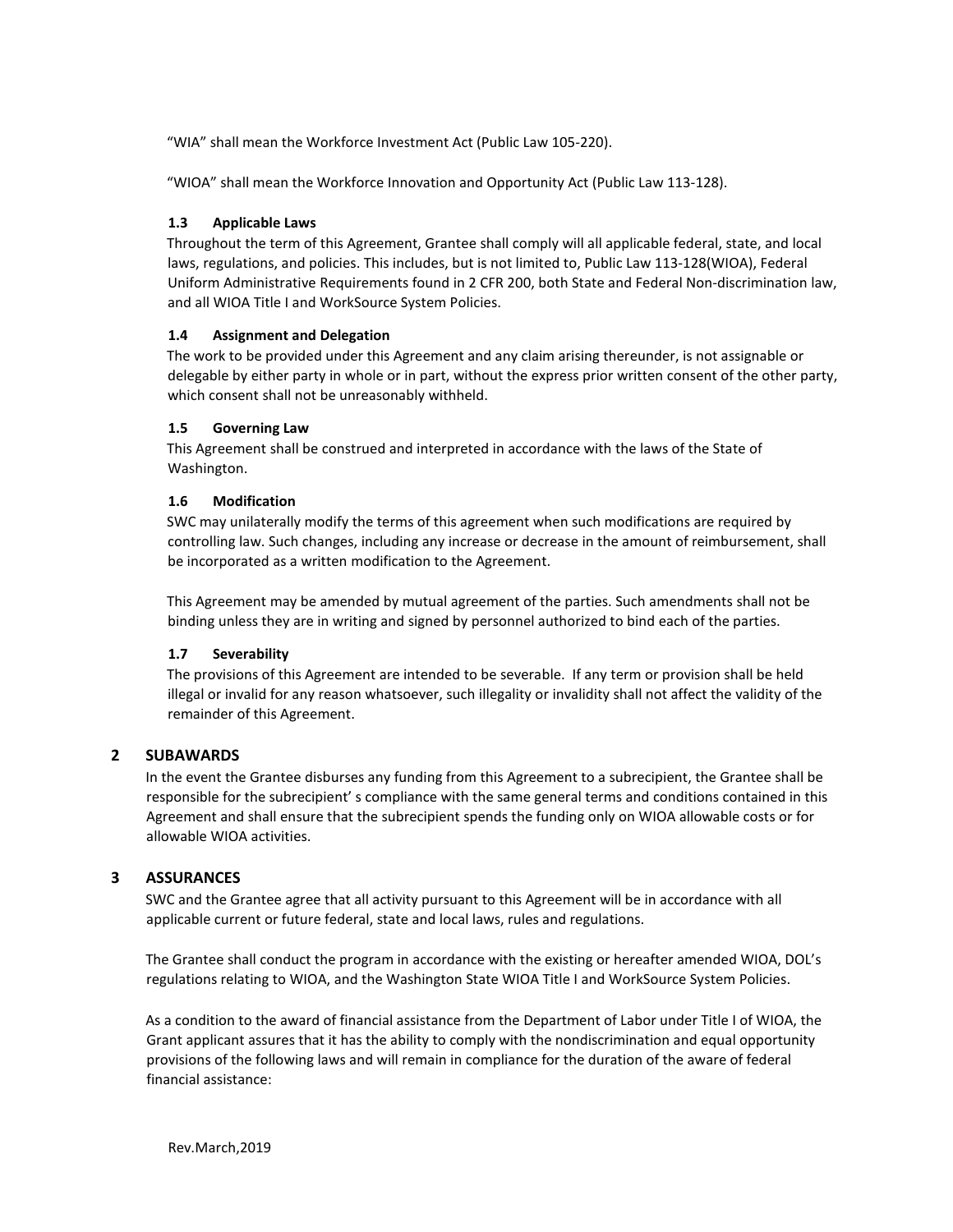- A. Section 188 of the Workforce Innovation and Opportunity Act (WIOA), which prohibits discrimination against all individuals in the United States on the basis of race, color, religion, sex (including pregnancy, childbirth, and related medical conditions, transgender status, and gender identity), national origin (including limited English proficiency), age, disability, political affiliation or belief, or against beneficiaries on the basis of either citizenship status as a lawfully admitted immigrant authorized to work in the United States or participation in any WIOA Title I-financially assisted program or activity;
- B. Title VI of the Civil Rights Act of 1964, as amended, which prohibits discrimination on the bases of race, color, and national origin;
- C. Section 504 of the Rehabilitation Act of 1973, as amended, which prohibits discrimination against qualified individuals with disabilities;
- D. The Age Discrimination Act of 1975, as amended, which prohibits discrimination on the basis of age; and
- E. Title IX of the Education Amendments of 1972, as amended, which prohibits discrimination on the basis of sex in educational programs.

The grant applicant also assures that, a recipient of WIOA Title I financial assistance, it will comply with 29 CFR part 38 and all other regulations implementing the laws listed above. This assurance applies to the grant applicant's operation of the WIOA Title I-financially assisted program or activity, and to all agreements the grant applicant makes to carry out the WIOA Title I-financially assisted program or activity. The grant applicant understands that the United States has the right to seek judicial enforcement of this assurance.

## **4 GRANTEE REGISTRATION**

If applicable, the Grantee shall complete registration with the Department of Revenue, Department of Labor and Industries, Department of Enterprise Services, Office of the Secretary of State and/or the Employment Security Department's Tax Administration by having filed a master business application prior to the execution of this Agreement and shall pay any taxes, fees or deposits required by the state as a condition of providing services under this Agreement. Grantee will provide SWC with its Washington Unified Business Identifier (UBI) number/or its Washington Industries account number and its Unemployment Insurance tax number, if registration with these agencies occurred prior to January 2, 1987. The required information will be provided prior to the Grantee's commencing services under this Agreement.

### **5 CONFLICT OF INTEREST**

### **5.1 Conflict of Interest**

Grantee shall take every reasonable course of action in order to maintain the integrity of this expenditure of public funds and to avoid any favoritism or questionable or improper conduct. This Agreement will be administered in an impartial manner, free from personal, financial, or political gain. The Grantee, its executive staff and employees, in administering this Agreement, will avoid situations that give rise to a suggestion that any decision was influenced by prejudice, bias, special interest, or personal gain. A conflict of interest arises when any of the following have a financial interest or other interest in the firm or organization selected for award.

- a. Individual;
- b. Member of the immediate family;
- c. Employing organization; or
- d. Future employing organization.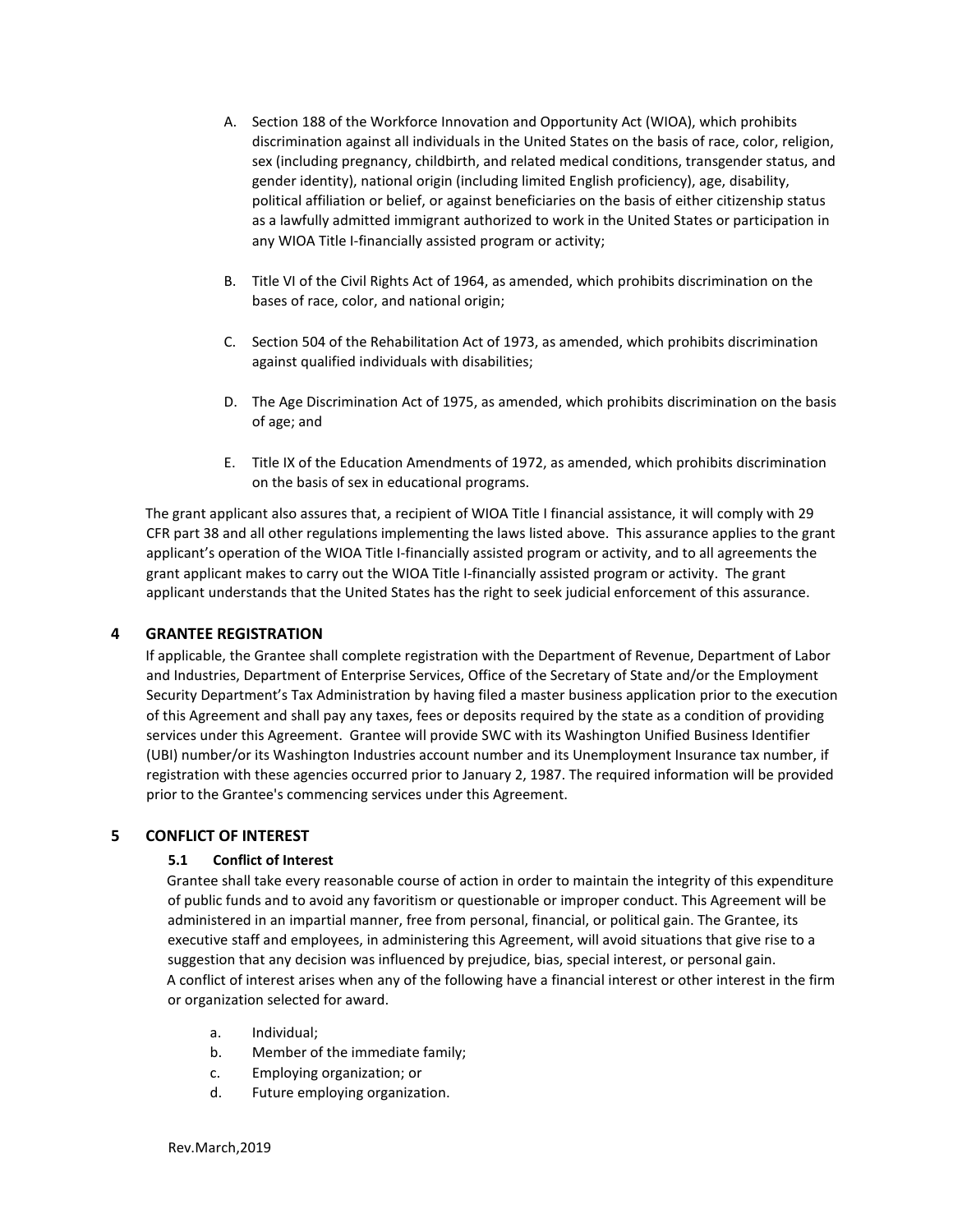A Grantee cannot be involved with decision making if there is a direct financial benefit to themselves or immediate family. Membership on the State Board, a Local Board, or a Board standing committee does not by itself violate these conflict of interest provisions. Receipt of WIOA funds to provide training and related services, by itself, does not violate these conflict of interest provisions. Grantee must abide by WIOA Title I Policy 5405.

## **5.2 Code of Conduct**

Grantee shall have a written Code of Conduct for procurement, award, and administration of contracts. The Code of Conduct regarding the conflict of interest shall contain penalties, sanctions or other disciplinary actions. The Code of Conduct shall apply to all of Grantee's staff, board members, volunteers, or other individuals involved in the procurement, award, or administration of contracts. The Code of Conduct shall ensure that no one in a decision making capacity shall have a real or apparent conflict of interest in the selection, award, or administration of contracts or subcontracts.

## **5.3 Gifts**

Gratuities in the form of entertainment, gifts or otherwise offered by the Grantee, or an agent or representative of the Grantee to any officer or employee of SWC, with a view toward securing this Agreement or securing favorable treatment with respect to the awarding or amending or the making of any determination will render this Agreement voidable at the option of SWC and may justify further action under Chapter 42.52 RCW.

## **5.4 Public Service Ethics**

Grantee shall comply with the Ethics in Public Service act of Chapter 42.52 RCW and all Washington State Procurement Ethics rules.

## **6 CONFLICTING PROVISIONS**

If any provision of this Agreement is allegedly in conflict with federal or state law, the conflict will be resolved by giving precedence in the following order:

- 1. Applicable Federal and Washington State Statutes and Regulations, including, but not limited to, the existing or hereinafter amended WIOA, DOL's regulations relating to WIOA, and the Washington State WIOA Title I and WorkSource Policies;
- 2. The Agreement and its modifications; and,
- 3. The Local Workforce Integrated Plan and its modifications for this Workforce Development Area retained by SWC and the Workforce Training and Education Coordinating Board (WTECB).

## **7 DEBARMENT AND SUSPENSION**

Grantee must not be debarred, suspended, or otherwise excluded from participation in Federal Assistance Programs under Executive Order 12549 and "Debarment and Suspension", Codified at 29 CFR part 98. Grantee must not contract with any individuals or organizations who are debarred, suspended, or excluded from participating in Federal Assistance Programs.

Grantee must provide a signed statement, attached as Exhibit C to this Agreement that it is complying with the requirements of this section.

## **8 DISPUTE RESOLUTION**

## **8.1 Dispute Resolution**

In the event a dispute arises out of this Agreement between SWC and the Grantee, both parties agree to try negotiating in good faith to resolve the dispute before any subsequent action is taken. If no resolution can be obtained through this informal negotiation, WIOA Title I Policy 5410 shall govern the dispute resolution and appeals process.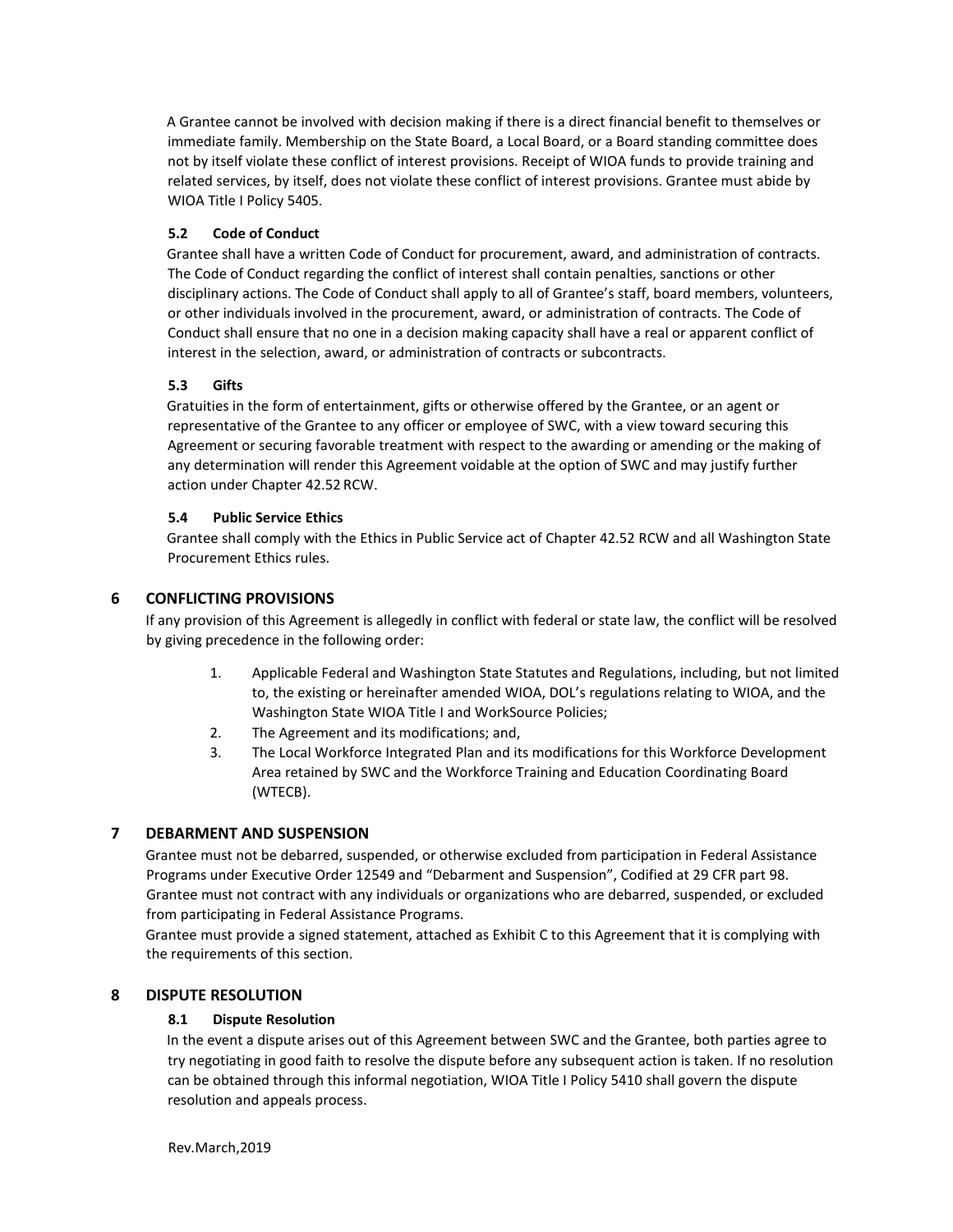## **8.2 Venue**

The venue of any action brought hereunder shall be the Superior Court for Spokane County.

## **8.3 Fees and Costs**

If any litigation arises out of this Agreement, each party shall be responsible for its own expenses, costs, and attorney fees.

## **9 ACCESS AND MONITORING**

## **9.1 Access to Facilities**

To the extent permitted by law, the Office of the State Auditor, DOL, the Comptroller General of the United States or any of their duly authorized representatives, and any persons duly authorized by SWC shall have full access to and the right to examine and copy any or all books, records, papers, documents and other material regardless of form or type which are pertinent to the performance of this Agreement, or reflect all direct and indirect costs of any nature expended in the performance of this Agreement. In addition, these entities shall have the right, subject to conformance with Grantee's safety and security standards provided in advance to SWC and to the extent permitted by law, to access, examine, and inspect any site where any phase of the program is being conducted, controlled, or advanced in any way. Such sites may include the home office, any branch office, or other locations of the Grantee. Access shall be conducted at reasonable times and in a reasonable manner. Access is required to be granted as long as the records are retained and at no additional cost to SWC.

## **9.2 Audits**

To the extent permitted by law, at any time during normal business hours and as often as SWC, the Office of the State Auditor, DOL, the Comptroller General of the United States or any of their duly authorized representatives, and any other persons duly authorized by SWC deem necessary, the Grantee shall make its records available. To the extent permitted by law, these duly-authorized organizations shall have the authority to audit, examine, and make excerpts or transcripts from records including all contracts, invoices, papers, materials, payrolls, records of personnel, conditions of employment, and other data relating to all matters covered by the Agreement. The Grantee will maintain its records and accounts in such a way as to facilitate the audit and ensure that Grantees also maintain records that are auditable. The Grantee is responsible for any audit exceptions resulting from its own actions or those of its subgrantees.

The Grantee and its sub-grantees shall adhere to applicable federal Office of Management and Budget Circulars and other applicable federal and state regulations, including but not limited to, OMB 2 CFR 200. If the Grantee expends \$750,000 or more during the Grantee's fiscal year of federal award money, Grantee must comply with the Single Audit Act as supplemented by the audit requirements of 2 CFR 200, including but not limited to CFR 200.501-.521.

## **9.3 Records Storage**

The Grantee shall maintain its records and accounts in such a way as to facilitate any audits or examinations conducted in accordance with this Agreement or under applicable laws, regulations, or policies. Grantee shall also require that Subcontractors also maintain records that are auditable in accordance with Generally Accepted Accounting Principles.

## **9.4 Contractor Application**

Grantee shall include all the requirements of section 9 of this Agreement in all contracts or purchase orders with Contractors.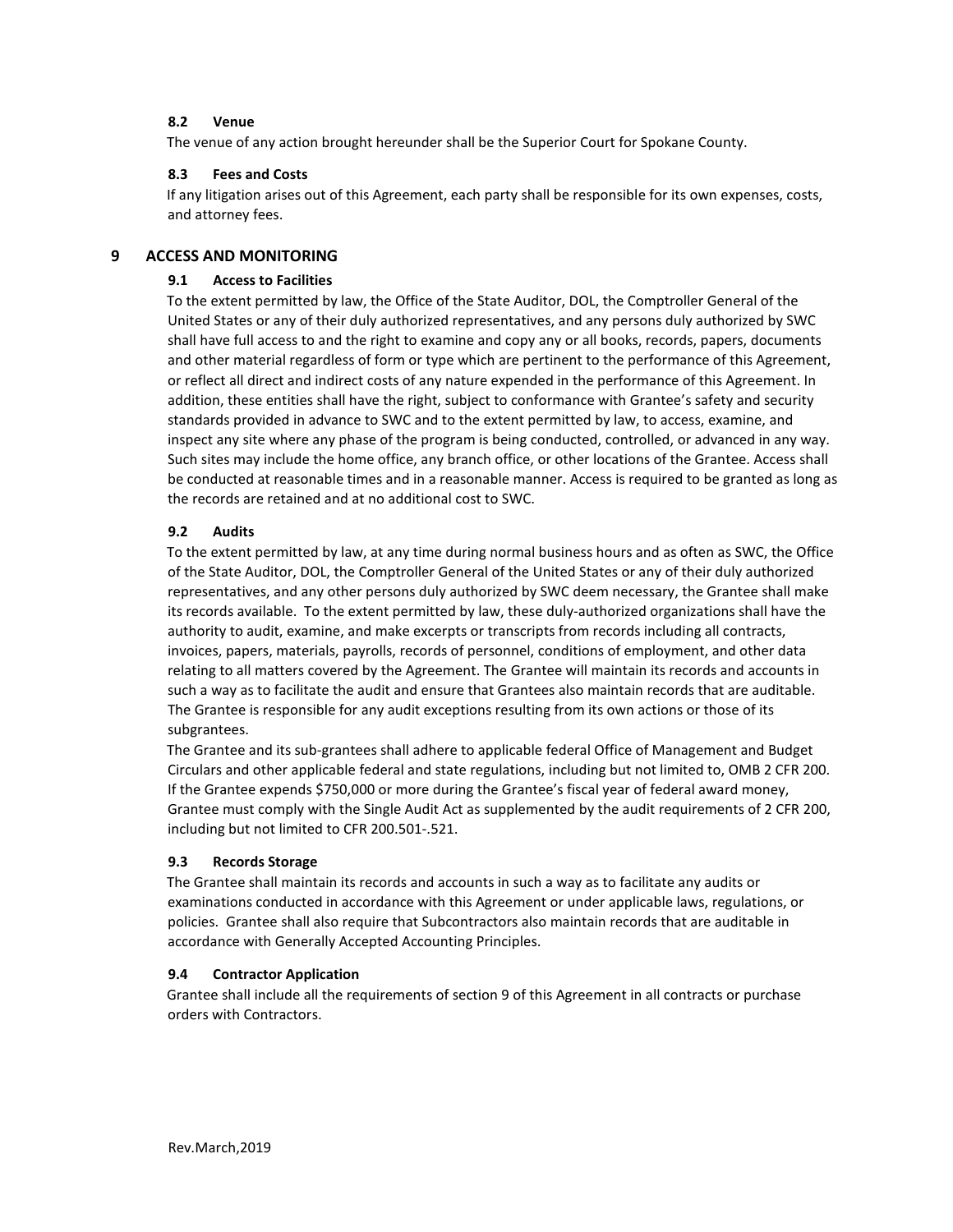## **10 RECORDS**

### **10.1 Protection of Confidential information**

Grantee shall not publish, transfer, sell, or otherwise disclose any confidential information gained through this Agreement unless:

- a. Related to the purpose of this Agreement;
- b. Required by law; or
- c. Authorized by prior written approval of the person who is the subject of the confidential information.

Grantee shall maintain proper security measures to protect all confidential information.

### **10.2 Records Retention**

The Grantee shall:

- a. Retain all records pertinent to grants, grant agreements, interagency agreements, contracts or any other awards, including financial, statistical, property, and supporting documentation, for a period of at least three years after submittal of the final expenditure report (closeout) for that funding period to the awarding agency;
- b. Retain records for non-expendable property for a period of three years after final disposition of the property;
- c. Retain all program and data validation records pertinent to applicants, registrants, eligible applicants/registrants, participants, terminees, employees, and applicants for employment for a period of not less than three years from the point that the record is no longer included in reportable outcomes (as opposed to the close of the applicant's program year);
- d. Retain records regarding complaints and actions taken on complaints for at least three (3) years from the date of resolution of the complaints;
- e. Retain all records beyond the required three (3) years if any litigation or audit is under way or a claim is instituted involving the grant or agreement covered by the records. The records must be retained for at least three (3) years after the litigation, audit, or claim has been resolved;
- f. Records regarding discrimination complaints and actions taken thereunder are confidential, and shall be maintained for a period of not less than three years from the final date of resolution of the complaint; and
- g. Comply with all other requirements of WIOA Title I Policy #5403.

## **10.3 Safeguarding of Client Information**

Without prior written consent by the recipient or client or as otherwise required by law, Grantee shall not use or disclose any information concerning a program recipient or client for any purpose not directly connected with the administration of the department's or the Grantee's responsibilities under this Agreement.

### **10.4 Procurement Records**

Grantee must maintain records detailing the history of all purchasing and procurement in which funds from this Agreement were used. This includes the rationale for the selected method of procurement, selection of contract type, basis for contractor selection or rejection, and basis for contract price.

## **11 ENERGY AND POLICY CONSERVATION**

The Grantee shall comply with the mandatory standards and policies relating to energy efficiency which are contained in the state energy conservation plan issued in compliance with the Energy Policy and Conservation Act (42 U.S.C. 6201).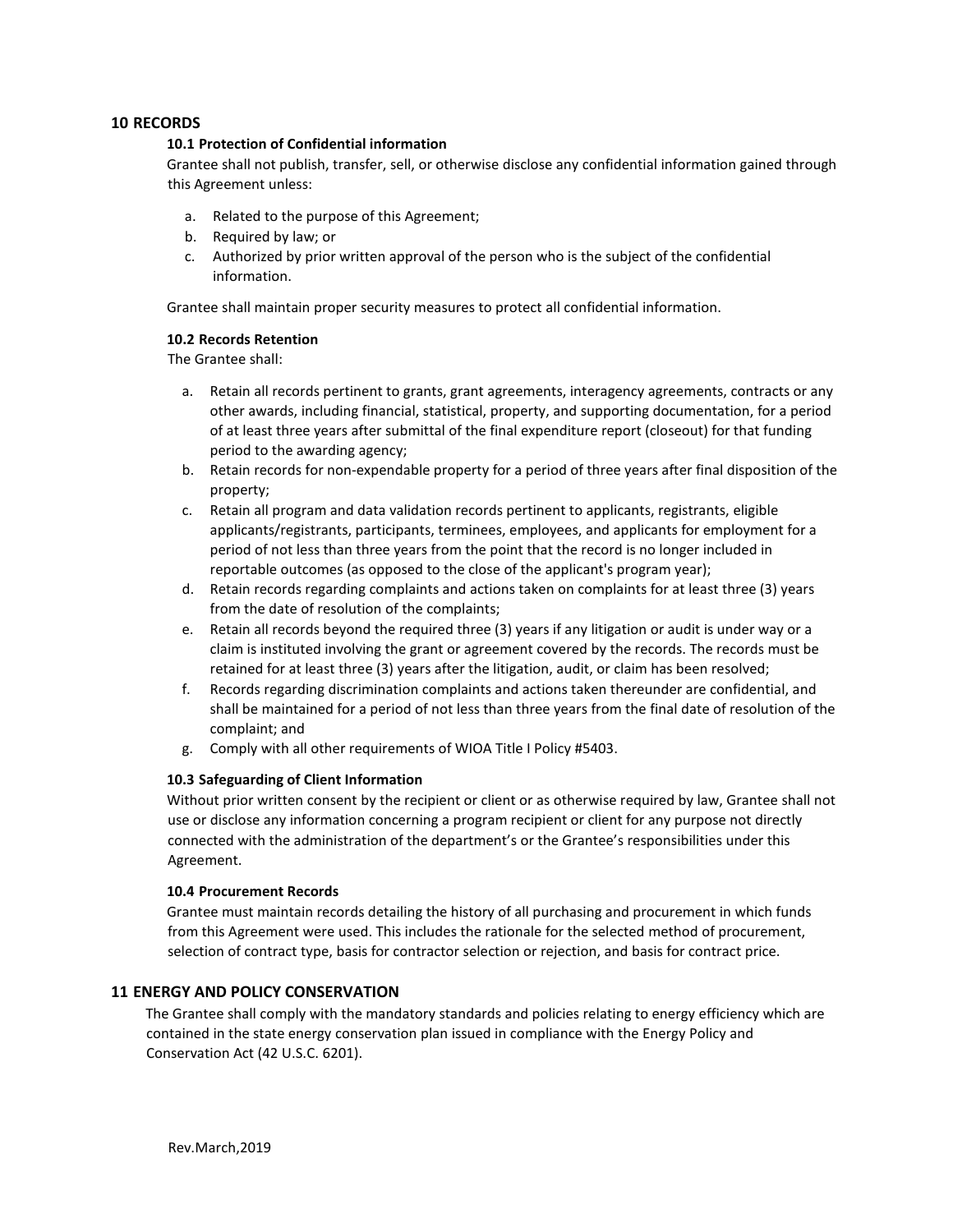## **12 ENVIRONMENTAL COMPLIANCE**

If Grantee is receiving over \$100,000 in federal grants under this Agreement, the Grantee shall comply with all applicable standards, Orders, or requirements issued under section 306 of the Clean Air Act (42 U.S.C. 1857(h), section 508 of the Clean Water Act (33 U.S.C. 1368), Executive Order 11738, and Environmental Protection Agency regulations (40 CFR part 15).

### **13 FUNDING**

### **13.1 Funding Provided**

Funding made available through this Agreement is limited to the funding expressly provided in this agreement. Grantee will use the funding provided in this Agreement only on allowable costs. SWC will honor all allowable costs submitted within the funding period if funding is available.

### **13.2 Profit**

Any profit generated by funds made available under this Agreement must be used or returned to SWC in accordance with WIOA Title I Policy #5220.

### **13.3 Recapture**

Funding provided in this Agreement is subject to Recapture under WIOA Title I Policy #5275.

### **13.4 Indirect Cost Rate**

Grantee shall not spend funding obtained either through this Agreement or any other WIOA Grant or contract on indirect or administrative costs in excess of their Negotiated Indirect Cost Rate.

### **13.5 Transfer of Funding**

Grantee may apply to SWC WIOA Grants and Contracts Administration Unit to transfer funding between adult employment and training activities and dislocated worker activities in the same program year. Grantee must obtain prior written approval from SWC before transferring any funding between program year programs. Details and application information is contained in WIOA Title I Policy #5401.

### **13.6 Repayment of Disallowed Costs**

Grantee may be required to repay SWC for any costs that are determined by SWC to be a disallowable cost.

### **14 CONFERENCES AND MEETINGS**

#### **14.1 Approval**

Conferences sponsored in whole or in part by the Grantee using funding obtained through federal awards are allowable only if the conference is necessary and reasonable for the successful performance of the Federal Award. Grantee must use discretion and judgment to ensure that all conference costs charged to the federal grant are appropriate and allowable and must comply with the requirements in 2. CFR 200.432. Costs that do not comply with 2 CFR 200.432 will be questioned and may be disallowed.

### **14.2 Executive Branch Meetings**

The Grantee must not use any funds from this Agreement for the purpose of defraying the costs of a conference held by any Executive branch department, agency, board, commission, or office unless it is directly and programmatically related to the purpose this Agreement. No funds from this Agreement may be used for travel and conference activities that are not in compliance with Office of Management and Budget Memorandum M12-12 Date May 11, 2012. (P.L 113-6, 3003(c)(d)(e)).

#### **14.3 Hotel-Motel Fire Safety Act**

Pursuant to 15 U.S.C 2225(a), Grantee must ensure that all space for conferences, meetings, conventions or training seminars funded in whole or in part with funds from this Agreement complies with the protection and control guidelines of the Hotel and Motel Fire Safety Act (P.L. 101-391, as amended).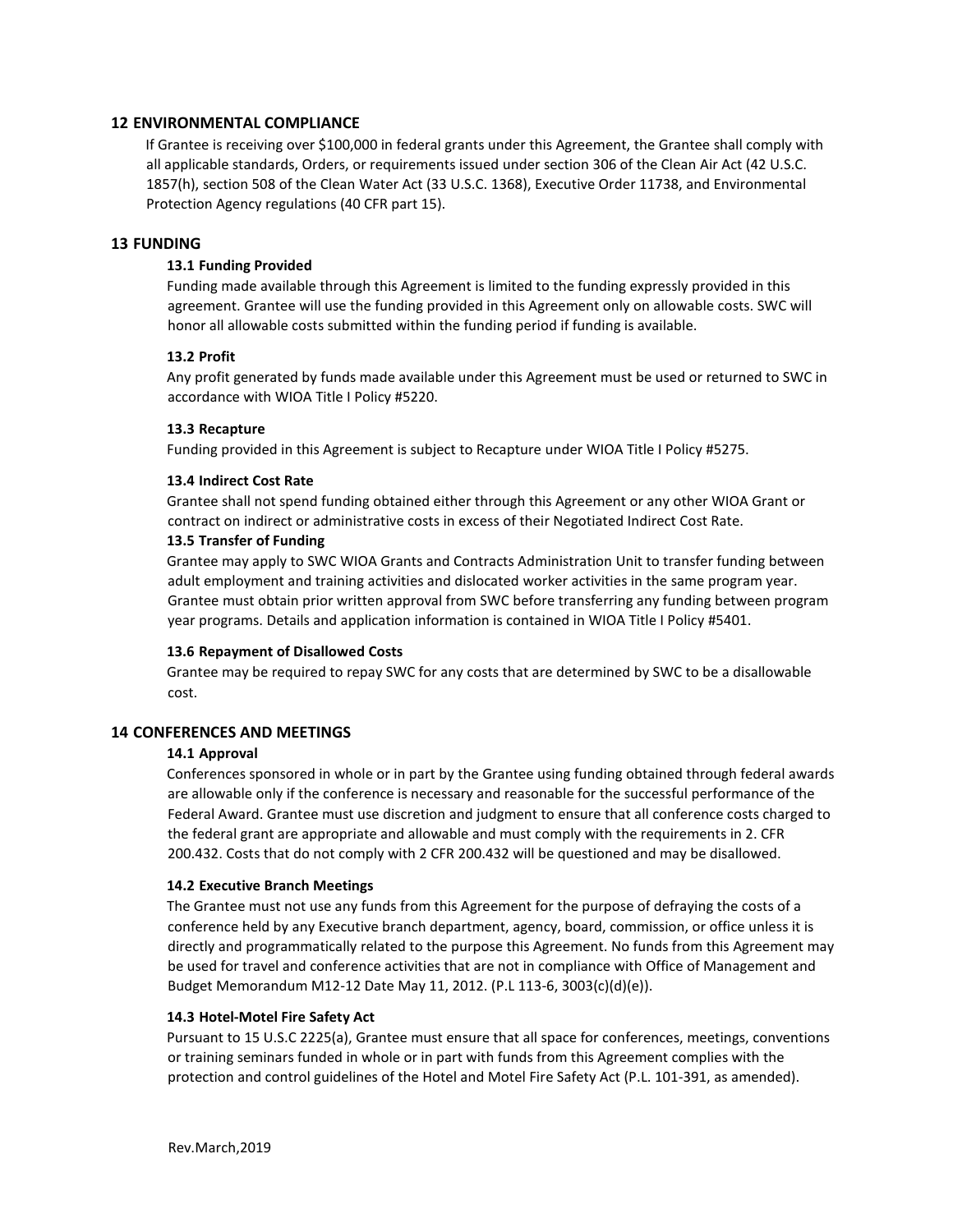## **15 GRANTEE STAFFING AND WORKPLACE**

## **15.1 Drug-Free Workplace**

Grantee and any Contractors must comply with the government-wide requirements for a drug-free workplace, as codified at 29 CFR part 94 and 48 CFR part 23.504. These requirements include but are not limited to: (1) proper establishment, publishing and distribution of drug free workplace statement and drug-free awareness program, and (2) proper notification procedures of any employee violations. Failure to comply with these requirements may be cause for suspension or disbarment. All WIOA Title I grant recipients and sub-recipients must comply with the government-wide requirements for a drug-free workplace, codified at 29 CFR part 94 and 48 CFR part 23.504.

### **15.2 Licensing**

Grantee shall comply with all applicable local, state, and federal licensing, accreditation, and registration requirements/standards necessary for performance under this Agreement.

### **15.3 Salary and Bonus Limitations**

No funds received under this agreement may be used to pay for the salary and bonuses of an individual, either as direct costs or indirect costs, at a rate in excess of Executive Legal II. This limitation does not apply to vendors providing goods and services as defined in OMB 2 CFR 200.

### **15.4 Taxes**

Grantee shall be solely liable for payment of payroll taxes, unemployment contributions, and any other applicable taxes, insurance, or other expenses for the Grantee staff.

### **15.5 Motor Vehicle Safety Policies**

Grantee is encouraged to develop policies and programs for the use of seat belts while driving and for the banning of cell phone use or texting while driving.

## **15.6 Wages and Hours**

The Grantee shall comply with Sections 103 and 107 of the Contract Work Hours and Safety Standards Act (40 U.S.C. 327-330) as supplemented by DOL regulations (29 CFR Part 5). (Construction contracts awarded by Grantees and Subrecipients in excess of \$2000, and in excess of \$2500 for other contracts which involve the employment of mechanics or laborers.)

Any wages paid by Grantee using funds from this Agreement shall be reasonable, necessary, and allocable for performance of this Agreement, and not in excess of the usual and accustomed wages for individuals with similar qualifications. Wages must also comply with the Washington State Minimum Wage Act, RCW § 49.46.

No funds obtained through this Agreement may be used to pay the wages of incumbent employees during their participation in economic development activities provided through statewide workforce delivery system.

## **16 INSURANCE AND BONDING**

## **16.1 Bonding**

The Grantee shall ensure that:

- a. Every officer, director, or employee who is authorized to act on behalf of the Grantee or any Sub- grantees for the purpose of receiving or depositing funds into program accounts or issuing financial documents, checks, or other instruments of payment for program costs shall be bonded to provide protection against loss.
- b. Fidelity bonding secured pursuant to this Agreement must have coverage of \$100,000 or the highest planned advance or reimbursement for the program year, whichever is greater.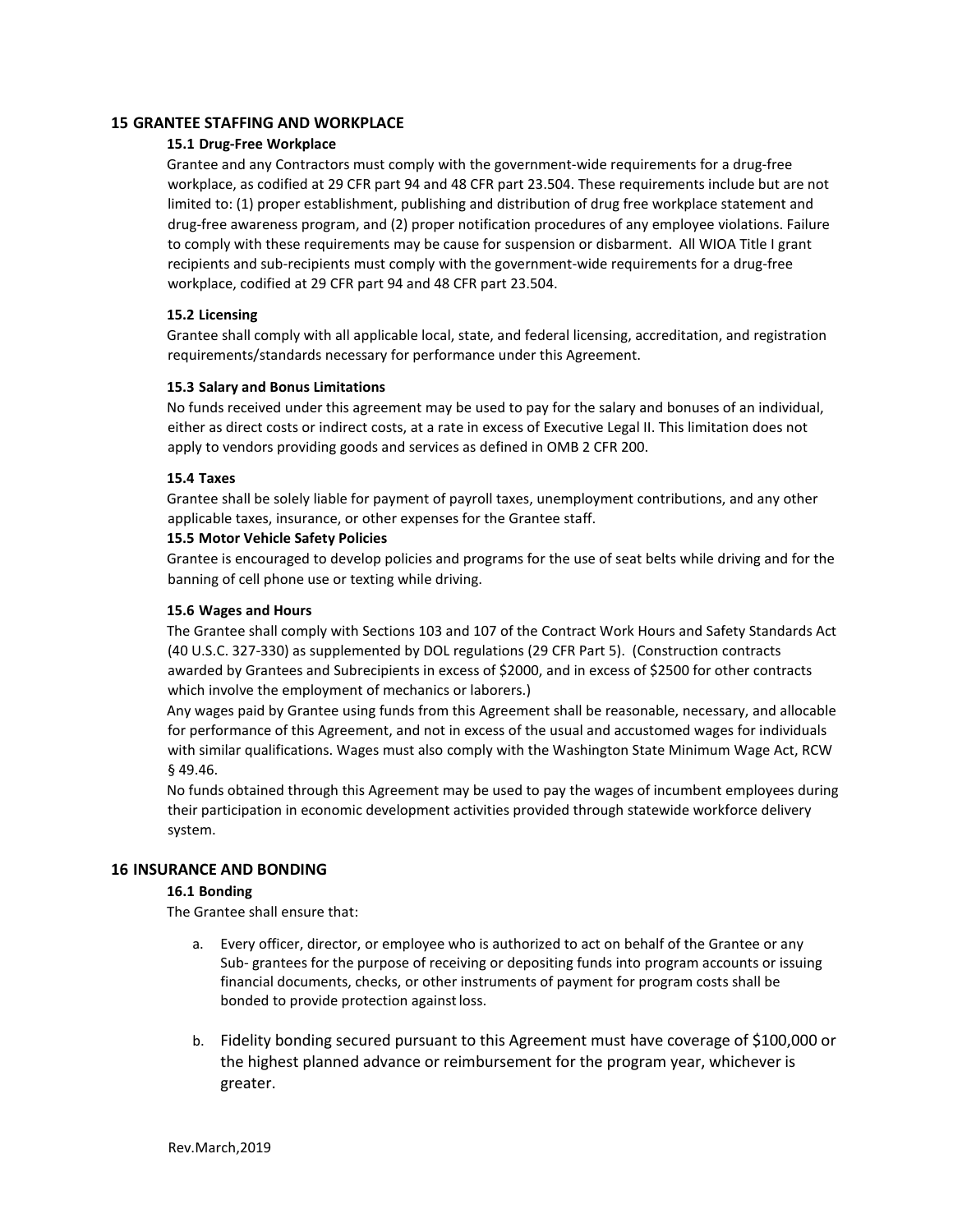c. If requested, the Grantee will provide a copy of the bonding instrument or a certification of the same from the bond issuing agency.

### **16.2 Business Auto Policy**

The Grantee shall maintain automobile liability insurance, with a minimum limit of \$1,000,000, when vehicles owned or leased by the Grantee or its employees, Sub-grantees, or volunteers are used to provide services in performance of this Agreement.

## **16.3 Commercial General Liability Insurance**

The Grantee shall at all times during the term of this Agreement, carry and maintain commercial general liability insurance that covers bodily injury, property damage and contractual liability with the following minimum limit: Each Occurrence - \$1,000,000; General Aggregate - \$2,000,000.

### **16.4 Industrial Insurance Coverage**

The Grantee shall comply with the provisions of Title 51 RCW, Industrial Insurance. If the Grantee fails to provide industrial insurance coverage or fails to pay premiums or penalties on behalf of its employees as may be required by law, SWC may collect from the Grantee the full amount payable to the Industrial Insurance accident fund.

SWC may:

- a. Deduct the amount owed by the Grantee to the accident fund from the amount payable to the Grantee by Agency under this Agreement; and
- b. Transmit the deducted amount to the Department of Labor and Industries (L&I), Division of Insurance Services.

This provision does not waive any of L&I's right to collect from the Grantee.

### **16.5 Professional Liability Insurance**

The Grantee shall carry and maintain professional liability insurance. Such coverage shall cover losses caused by error and omissions in rendering professional services and shall have the following minimum limits: \$300,000 per incident, loss or person. The Grantee shall ensure employees and any Sub-grantees are covered by professional liability insurance.

## **16.6 Additional Provisions**

## **16.6.1 Excess Coverage**

The limits of all insurance required to be provided by the Grantee shall be no less than the minimum amounts specified.

### **16.6.2 Identification**

All insurance Policies shall reference this Agreement.

### **16.6.3 Insurance Carrier Rating**

The insurance required shall be issued by insurance companies authorized to do business within the State of Washington. Insurance is to be placed with an insurer that has a "Best" rating of A-, Class VII or better. Exceptions include placement with a "Surplus Lines" insurer or an insurer with a Best's rating lower than A-, Class VII.

### **16.6.4 Material Changes**

SWC shall be given advance notice of any material change to insurance policies coverage for services provided under this Agreement.

### **16.6.5 Self-Insured**

If self-insured, the Grantee warrants that it will maintain coverage sufficient to cover any liability specified above that may arise from the performance of this Agreement, and that the Grantee's Risk Officer or appropriate individual will provide SWC evidence of such insurance.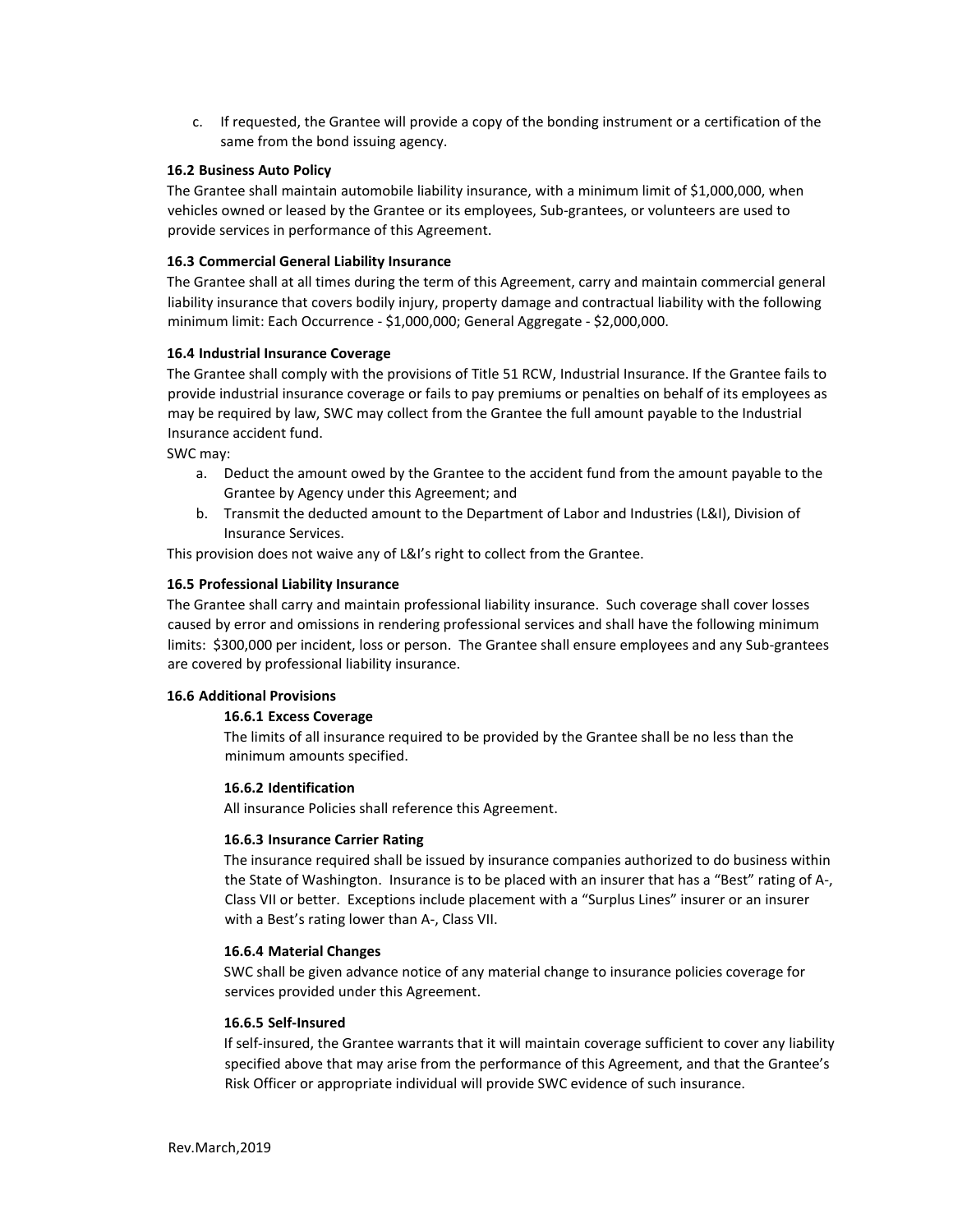If requested, the Grantee will provide SWC with a copy of the applicable insurance face sheet(s) or certification of self-insurance reflecting this coverage. Insurance coverage(s) must be effective no later than the effective date of the Grantee Agreement and for the term of the Agreement.

### **17 INTELLECTUAL PROPERTY RIGHTS**

### **17.1 Federal Requirements**

The Federal Government reserves a paid-up, nonexclusive and irrevocable license to reproduce, publish or otherwise use, and to authorize others to use for federal purposes: i) the copyright in all products developed under this Agreement, including a sub-grant or contract under the grant or sub-grant; and ii) any rights of copyright to which the grantee, sub-grantee or a contractor purchases ownership under an award (including but not limited to curricula, training models, technical assistance products, and any related materials). Such uses include, but are not limited to, the right to modify and distribute such products worldwide by any means, electronically or otherwise. Federal funds may not be used to pay any royalty or licensing fee associated with such copyrighted material, although they may be used to pay costs for obtaining a copy which is limited to the developer/seller costs of copying and shipping. If revenues are generated through selling products developed with grant funds, including intellectual property, these revenues are program income. Program income is added to the grant and must be expended for allowable grant activities.

If applicable, the following needs to be on all products developed in whole or in part with grant funds: "This workforce solution was funded by a grant awarded by the U.S. Department of Labor's Employment and Training Administration. The solution was created by the grantee and does not necessarily reflect the official position of the DOL. DOL makes no guarantees, warranties, or assurances of any kind, express or implied, with respect to such information, including any information on linked sites and including, but not limited to, accuracy of the information or its completeness, timeliness, usefulness, adequacy, continued availability, or ownership. This solution is copyrighted by the institution that created it. Internal use, by an organization and/or personal use by an individual for non-commercial purposes, is permissible. All other uses require the prior authorization of the copyright owner."

#### **17.2 Ownership of Materials**

Unless otherwise provided, and subject to the other requirements listed in this Agreement, Grantee shall retain ownership of all material it creates using funds from this Agreement.

#### **17.3 Licensing of Materials.**

Grantee shall license to the public all Materials created or modified using funds from this Agreement under the Creative Commons Attribution License.

For Materials created using funds from this Agreement, or that were developed using WIA or WIOA funding, Grantee hereby grants to SWC a nonexclusive, royalty-free, irrevocable license (with rights to sublicense others) in such Materials to translate, reproduce, distribute, prepare derivative works, publicly perform, and publicly display. The Grantee warrants and represents that Grantee has all rights and permissions, including intellectual property rights, moral rights and rights of publicity, necessary to grant such a license to SWC.

### **18 INTERNAL CONTROLS**

Grantee must develop and maintain an internal control structure and written policies that are in compliance with the "standards for Internal Control in the Federal Government" issued by the Comptroller General of the United States and the "Internal Control Integrated Framework," issued by the Committee of Sponsoring Organizations of the Treadway Commission. These internal controls are needed to provide safeguards to protect personally identifiable information, records, contracts, grant funds, equipment, sensitive information, tangible items, and other information that is readily or easily exchanged in the open market, or that SWC or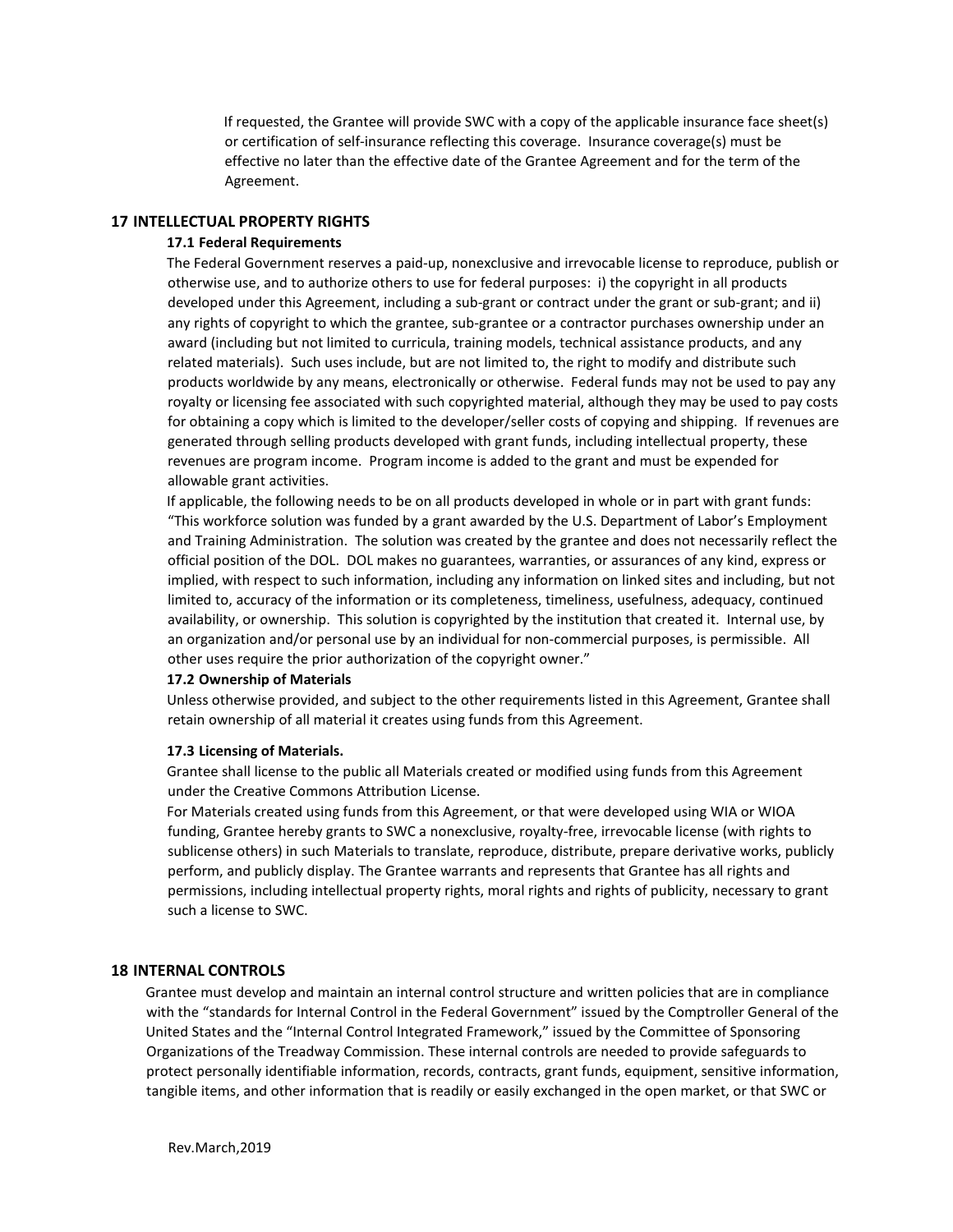the grantee or sub-recipient considers to be sensitive, consistent with applicable Federal, State and local privacy and confidentiality laws.

These internal controls must include assurance that the Grantee is:

- a. Managing funds under this Agreement in compliance with federal statutes, regulations, and the terms of this Agreement;
- b. Complying with federal statutes, regulations, and the terms and conditions of the federal award;
- c. Evaluating and monitoring sub-recipients' compliance with applicable laws and terms of this Agreement; and
- d. Taking prompt action when instances of noncompliance are identified.

As part of the internal structure written policies and procedures as described in 2 CFR are required for the following:

- 1. Payments (2 CFR 200.302 (6), and 305)
- 2. Procurement (2 CFR 200.318)
- 3. Competition (2CFR 200.319)
- 4. Method of Evaluation (2 CFR 200.320)
- 5. Allowable Costs (2CFR 200.302(7))
- 6. Compensation (2 CFR 200.430)
- 7. Fringe Benefits (2 CFR 200.431)
- 8. Employee Relocation ( 2 CFR 200.464)
- 9. Travel Costs (2 CFR 200.474)
- 10. Organizational Chart
- 11. Job Descriptions

## **19 LIMITATIONS ON CONSTRUCTION AND REPAIR**

## **19.1 Copeland Anti-Kickback Act**

The Grantee shall comply with the Copeland Anti-Kickback Act (18 U.S.C. 874) as supplemented in DOL regulations (29 CFR Part 3) for all contracts and sub-grants for construction or repair.

## **19.2 Davis-Bacon Act**

The Grantee shall comply with the Davis-Bacon Act (40 U.S.C. 276a-7) as supplemented DOL regulations (29 CFR Part 5) for all contracts and sub-grants for construction or repair in excess of \$2,000.

## **19.3 Flood Insurance**

No funds obtained through this Agreement may be used to acquire, modernize, or construct property in identified flood-prone communities, unless the community participates in the National Flood Insurance program and flood insurance is purchased within one year of the identification. Lists of flood-prone areas that are eligible for flood insurance are published in the Federal Register by FEMA.

## **19.4 Funding for Construction**

Unless specified otherwise in this Agreement, Grantee shall not spend any funds from this Agreement on construction or purchasing of facilities or buildings, or other capital expenditures for improvement to land or buildings.

Any new facilities designed or constructed with funds from this Agreement must comply with: The Architectural Barriers Act pf 1968, 42 U.S.C. 4151, as amended, the Federal Property Management Regulations (see 41 CFR 102-76), and the Uniform Federal Accessibility Standards issued by GSA (See CFR 36 CFR 1191.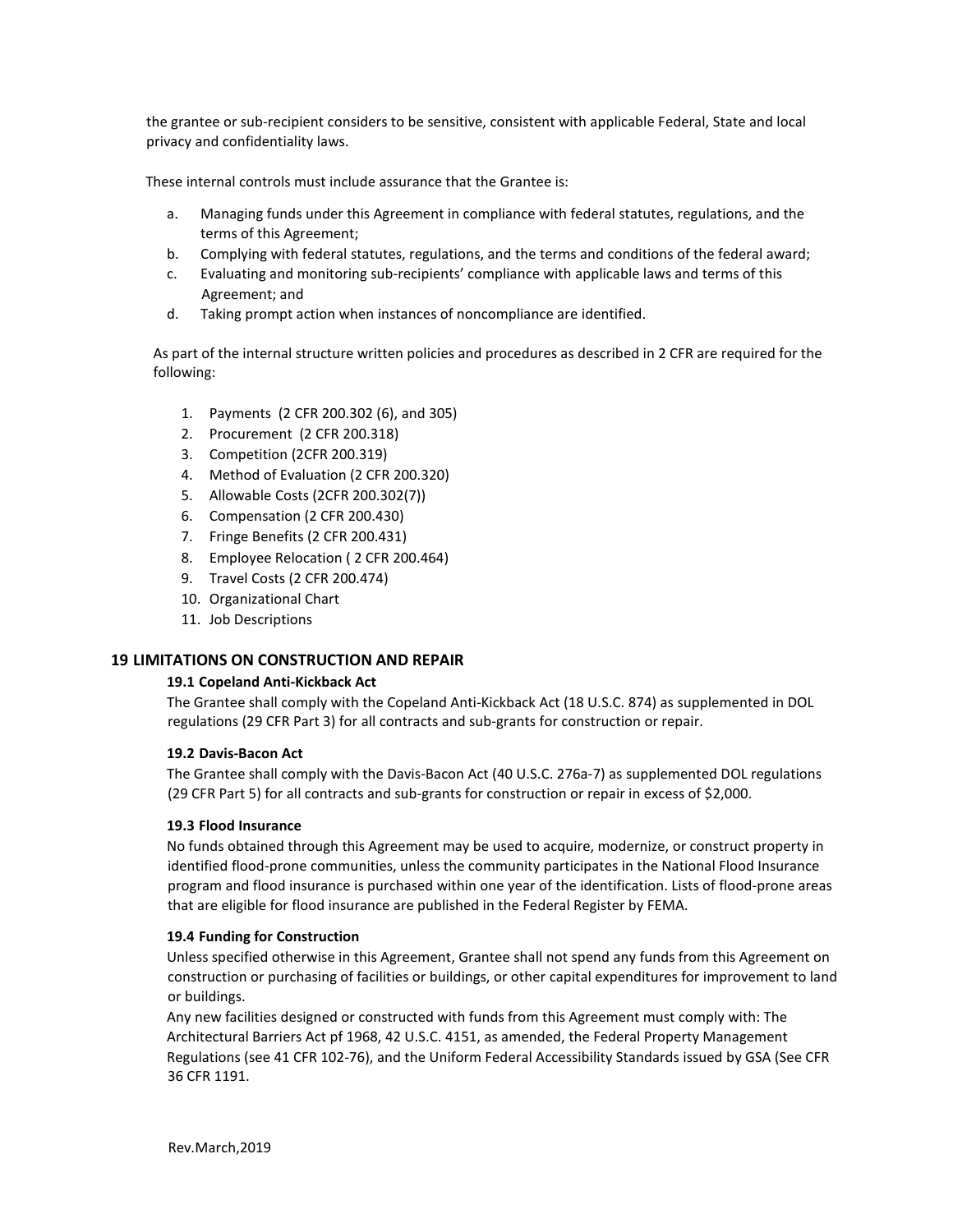#### **19.5 Religious Construction**

Grantee shall not use any funds made available through this Agreement for the construction, operation, or maintenance of any part of any facility used for sectarian instruction or used as a place for religious worship. However, maintenance of facilities that are not primarily used for instruction or worship and are operated by organization providing services to WIOA participants may be allowed.

### **20 LIMITATIONS ON FUNDING PROVIDED**

### **20.1 ACORN Prohibition**

No funds made available under this Agreement may be provided to the Association of Community Organizations for Reform Now (ACORN), or any of its affiliates, subsidiaries, allied organizations, or successors.

#### **20.2 Business Relocation**

No funds obtained through this Agreement may be used to: (1) Encourage or induce any business or part of a business to relocate from any location in the United States, if that relocation will result in any employee losing their job; or (2) provide customized training, skill training, on-the-job training, incumbent worker training, transitional employment, or company specific assessment of job applicants for employees of any business that has relocated from any location in the United States for 120 days after the relocation, if the relocation resulted in an employee losing their job at the original location.

#### **20.3 Religious Activity Trainings**

Grantee shall comply with the requirements of 29 CFR part 2, subpart 2 which governs circumstances when any funds made available through WIOA and this Agreement may be used to employ or train participants in religious activities.

#### **20.4 Health Benefits Coverage**

The Grantee shall ensure that the use of funds obtained through this Agreement used for Health Benefit coverage complies with 506 and 507 of Division G of Public Law 113-235, the Consolidated and Further Continuing Appropriation Act, 2015.

### **20.5 Trafficking in Persons**

No funds obtained through this Agreement may be used to traffic in persons as defined in DOL Standard Federal Award Terms & Conditions found at http://doleta.gov/grants/resources.cfm.

#### **21 LOBBYING**

### **21.1 Restrictions on Lobbying**

Grantee shall comply with lobbying restrictions set forth in WIOA; 29 CFR Part 93 (New Restrictions on Lobbying) and any subsequent updates; and RCW 42.17A. Grantee shall also make available upon request required disclosure information if the Grantee participates in lobbying activities during the grant period.

#### **21.2 Certification**

Grantee shall provide, in Exhibit B to this Agreement, its certification that it is in compliance with the lobbying restrictions listed in WIOA and 29 CFR Part 93.

#### **21.3 Publicity**

No funds provided under this Agreement shall be used for publicity or propaganda purposes, for the preparation, distribution or use of any kit, pamphlet, booklet, publication, radio, television or film presentation designed to support or defeat legislation pending before the Congress or any state or local legislature or legislative body, except in presentation to the Congress or any state or local legislature itself, or designed to support or defeat any proposed or pending regulation, administrative action, or order issued by the executive branch of any state or local government, except in presentation to the executive branch of any state or local government itself. Nor shall funds be used to pay the salary or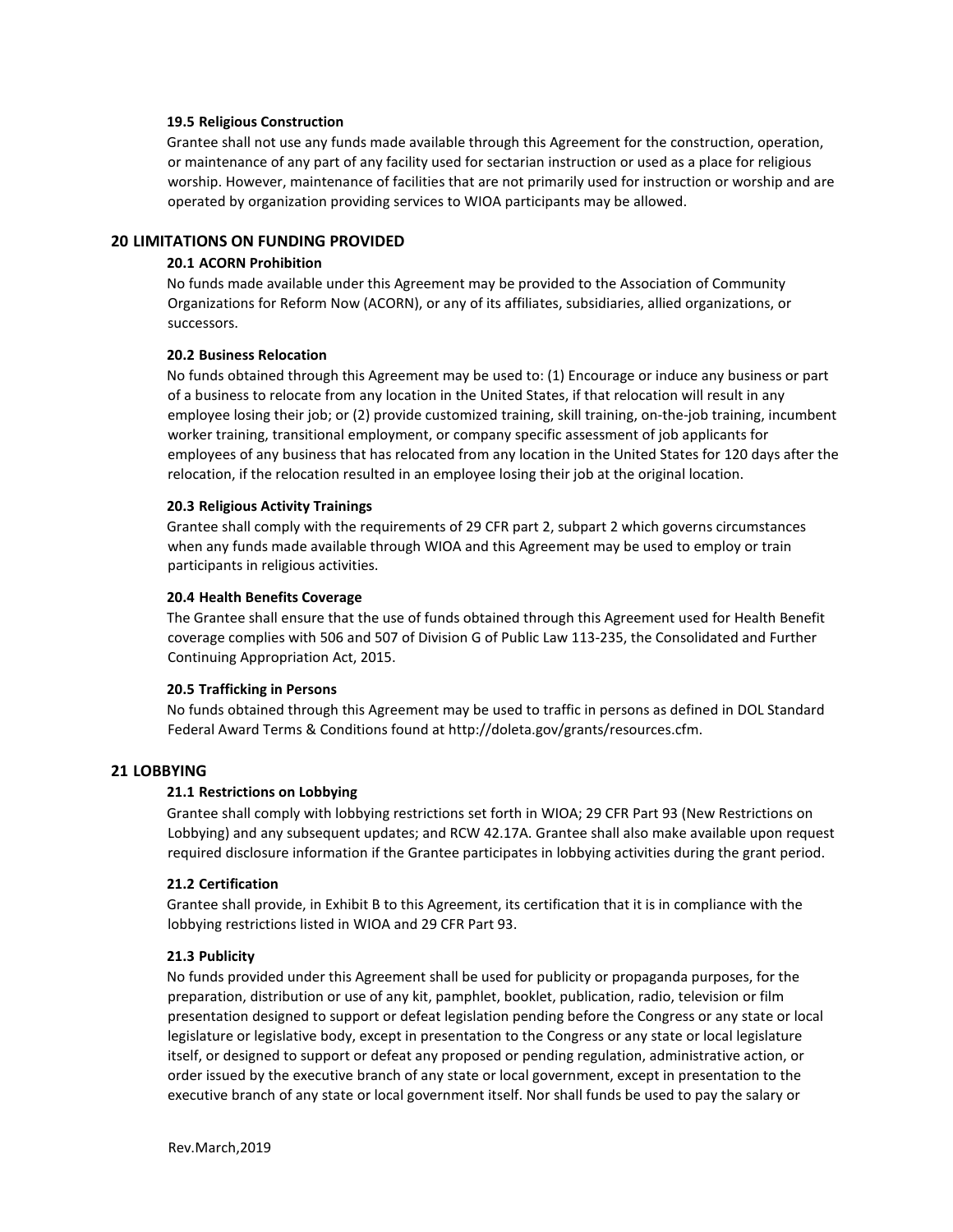expenses of any recipient or agent acting for such recipient, related to any activity designed to influence the enactment of legislation, appropriations, regulation, administrative action, or Executive Order proposed or pending before the Congress, or any state government, state legislature, or local legislature body other than for normal and recognized executive-legislative relationships or participation by an agency or officer of a state, local, or tribal government in policymaking and administrative processes within the executive branch of that government.

## **22 NONDISCRIMINATION**

Grantee shall comply with all nondiscrimination requirements listed in this agreement, as well as all federal and state nondiscrimination laws, including but not limited to, Title VI of the Civil Rights Act of 1964, as amended; Section 504 of the Rehabilitation Act of 1973, as amended; the Age Discrimination Act of 1975, Title IX of the Education Amendments of 1972; and the Americans with Disabilities Act of 1990, Section 188 of WIOA and any DOL regulations relating to Section 188.

The Grantee must not discriminate in any of the following areas:

- a. Deciding who will be admitted, or have access, to any WIOA Title I-financially assisted program or activity;
- b. Providing opportunities in, or treating any person in regard to, such a program or activity; or
- c. Making employment decisions in the administration of, or in connection with, such a program or activity.

The Grantee also ensures that it will comply with 29 CFR, Part 38; including the Methods of Administration (MOA) developed by the Washington Employment Security Department and any WIOA policies and procedures issued.

### **22.1 Discrimination**

No individual shall be excluded from participation in, denied benefits of, subjected to discrimination under, or denied employment in the administration of or in connection with any such program or activity funded in whole or in part by this Agreement on the basis of race, color, religion, sex, sexual orientation, national origin, age, disability, political affiliation or belief.

Additionally, Grantee must take reasonable steps to ensure that individuals with limited English proficiency have meaningful access to programs in accordance with DOL's Policy Guidance on the Prohibition of National Origin Discrimination as it Affects Persons with Limited English Proficiency [05/29/2003] Volume 68, Number 103, Page 32289-32305.

### **22.2 Program Participation**

As long as an individual meets the other program requirements, participation in any programs funded in whole or in part by this Agreement shall be available to all citizens and nationals of the United States, lawfully admitted permanent resident aliens, refugees, asylees, and parolees and other immigrants authorized by the Secretary of Homeland Security to work in the United States.

No person may discriminate against an individual who is a participant in a program or activity that receives funds under this title, with respect to the terms and conditions affecting, or rights provided to, the individual, solely because of the status of the individual as a participant.

## **22.3 Notification**

The Grantee shall post the attached "Equal Opportunity is the Law" notice prominently in reasonable numbers and places and in available and conspicuous physical locations; on the recipient's website; shall disseminate the notice in internal memoranda, other written or electronic communications; shall include the notice in handbooks or manuals; make the notice available during orientations and to each participant**.** A signed copy of the notice will also be made a part of the participant's electronic and paper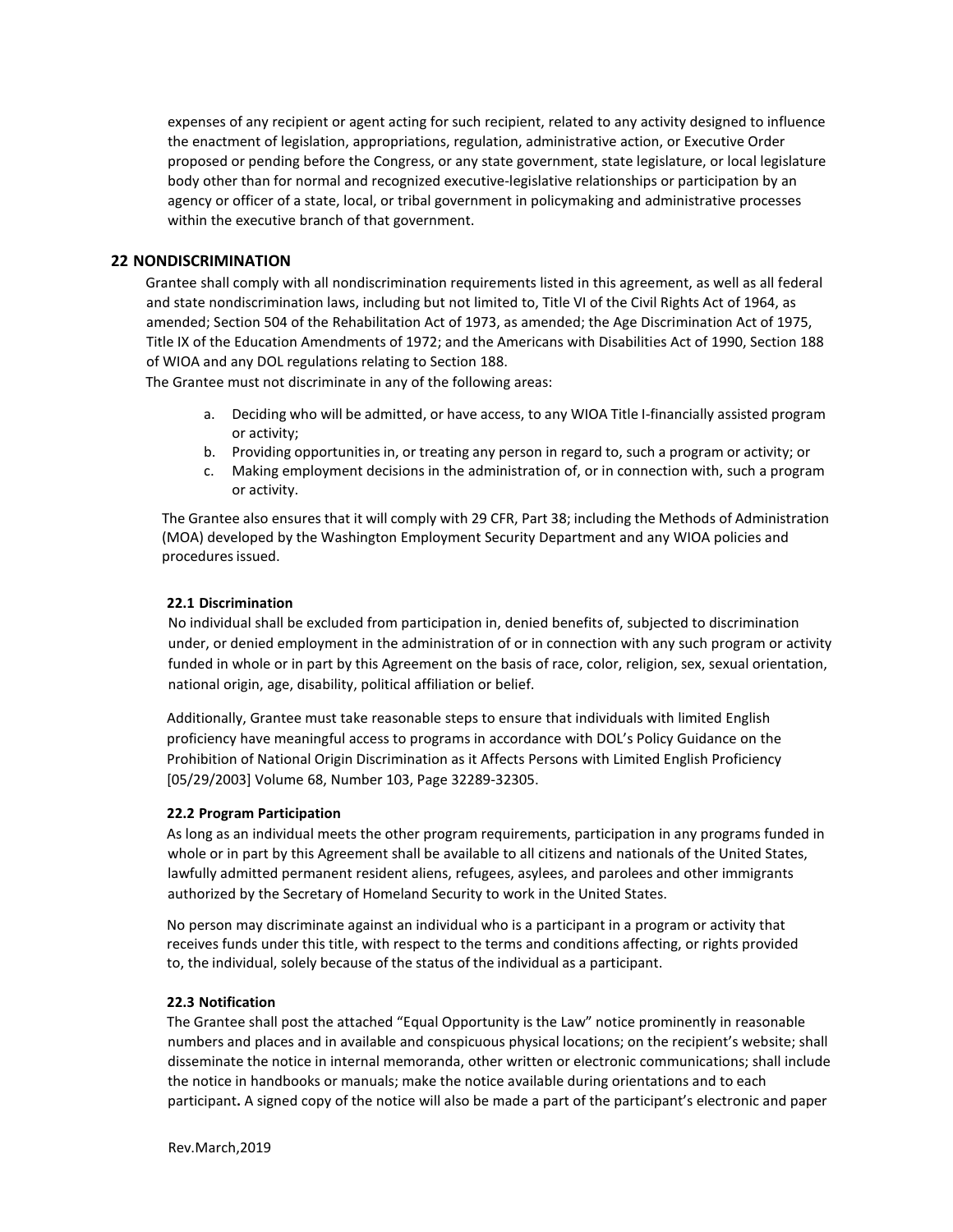files. All medical information and/or information regarding a participant's disability must be kept confidential and maintained in a file that is separate from the participant's file.

The Grantee shall include the following Equal Opportunity tagline in recruitment brochures and other materials that are ordinarily distributed or communicated in written and/or oral form, electronically and/or on paper, to staff, clients, or the public at large, to describe WIOA Title I financially assisted programs or activities or the requirements for participation by recipients and participants.

"(*NAME OF ORGANIZATION*) is an equal opportunity employer/program. Auxiliary aids and services are available upon request to individuals with disabilities."

Where such materials indicate that the recipient may be reached by voice telephone, the materials must also prominently provide the relay number: Washington Relay Service 711.

#### **22.4 Reporting**

The Grantee shall promptly notify the SWC and the State EO Officer of any administrative enforcement actions or lawsuits filed against it alleging discrimination on the basis of race, color, religion, sex (including pregnancy, childbirth, and related medical conditions, transgender status, and gender identity), national origin (including limited English proficiency), age, disability, or political affiliation or belief; or, for beneficiaries, applicants, and participants only, on the basis of citizenship or participation in a WIOA Title I-financially assisted program or activity. The State EO Officer will notify the Director of ESD; Civil Rights Center (CRC); the Office of the Assistant Secretary for Administration and Management; and DOL.

### **23 PERFORMANCE STANDARDS**

Grantee shall comply with the applicable requirements of WIOA section 116. This includes, but is not limited to the tracking, recording, and reporting on their performance accountability measures. Grantee must also enter all necessary data for federal reporting and performance accountability measures into SKIES or WorkSource WA Case Management Systems or their successors.

### **24 PUBLIC ANNOUNCEMENTS**

When issuing statements, press releases, requests for proposals, bid solicitations, and other documents describing projects or programs funded in whole or in part with Federal money, Grantee shall clearly state: (1) the percentage of the total cost of the program or project which will be financed with Federal money; (2) the dollar amount of Federal funds for the project or program; and (3) the percentage and dollar amount of the total costs of the project or program that will be financed by non-governmental sources.

### **25 PURCHASING AND CONTRACTING REQUIREMENTS**

#### **25.1 Buy American Act**

Purchases made under this Agreement using funds made available under WIOA or the Wagner-Peyser Act ( 29 U.S.C. 49 et seq.) shall comply with sections 8301 through 8303 of title 41, United States Code (commonly known as the "Buy America Act").

Any person who a court or Federal Agency has determined in final judgment of selling or shipping any good with a false label of being a product made in America shall be ineligible to receive any contract or subcontract with funds made available under this Agreement.

### **25.2 Procurement Requirements**

All purchasing of goods and services by Grantee using funds made available through this Agreement must be done in accordance with 2 CFR 200.317-.326 and other applicable federal and Washington state purchasing laws, policies, and regulations. These purchasing requirements include, but are not limited to:

a. Maintaining a procurement policy that complies with the requirements contained in 2 CFR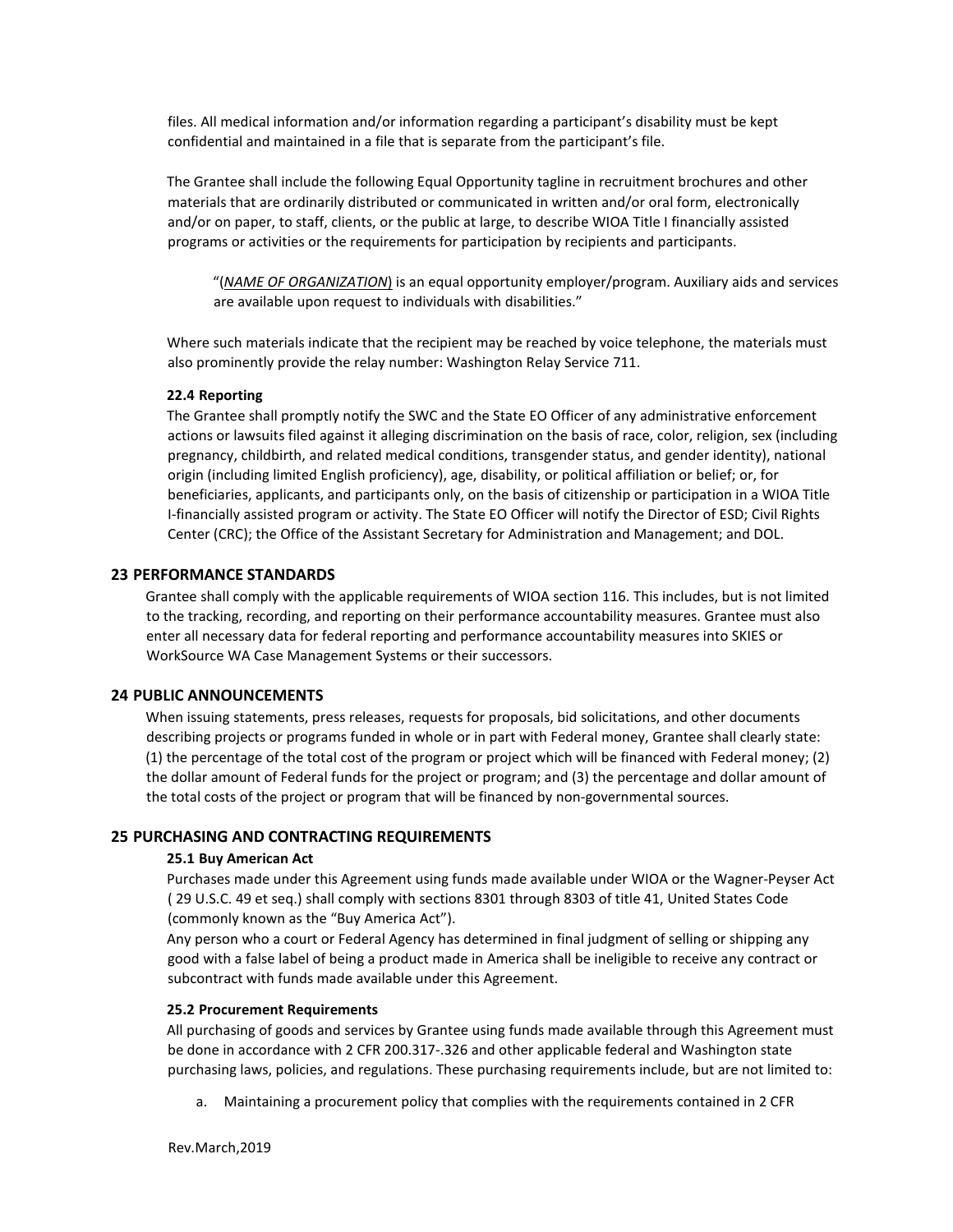200.318;

- b. Complying with competition requirements of 2 CFR 200.319;
- c. Following the proper method of procurement as identified in 2 CRF 200.320, including but not limited to following the simplified acquisition threshold;
- d. Providing adequate opportunities for small and minority business, women's business enterprise, and labor surplus area firms through the process identified in 2 CFR 200.321; and
- e. All procurement of professional services must be done in accordance with 2 CFR 200.459.

Grantee is also encouraged to provide subcontracting opportunities to Historically Black Colleges and Universities, and other Minority Institutions such as Hispanic-Serving Institutions and Tribal Colleges and Universities.

### **25.3 Prohibition on Contracting with Corporations with Felony Criminal Convictions**

The Grantee must not knowingly enter into a contract, memorandum of understanding, or cooperative agreement with, make a grant to, or provide a loan or loan guarantee to, any corporation that was convicted of a felony criminal violation under any Federal law within the preceding twenty-four (24) months.

### **25.4 Prohibition on Contracting with Corporations with Unpaid Tax Liabilities**

The Grantee must not knowingly enter into a contract, memorandum of understanding, or cooperative agreement with, make a grant to, or provide a loan or loan guarantee to, any corporation that has any unpaid federal tax liability that has been assessed, for which all judicial and administrative remedies have been exhausted or have lapsed, and that is not being paid in a timely matter pursuant to an agreements with the authority responsible for collecting the tax liability.

### **25.5 Prohibition on Contracting with Inverted Domestic Corporations**

No funds made available under this Agreement may be used for any contract with any foreign incorporated entity which is treated as an inverted domestic corporation under section 535(b) of the Homeland Security Act of 2002 (6 U.S.C. 395(b)) or any subsidiary of such an entity.

## **25.6 Oversight**

Grantee must maintain oversight over all contracts. This includes, but is not limited to, monitoring contractor performance regarding contract terms, conditions, and specifications.

### **25.7 Equipment and Supplies**

## **25.7.1 Acquisition**

Grantee must receive prior approval from SWC for the purchase of any equipment with a per unit acquisition cost of \$5,000 or more, and a useful life of more than one year using funds obtained through this Agreement. This includes the purchases of automatic data processing equipment. Equipment purchases must be made in accordance with 2 CFR 200.313 or 2 CFR 200.439. This Agreement does not give approval for equipment specified in an awardee's budget or statement of work unless specifically approved.

### **25.7.2 Equipment Management**

All equipment purchased with funds obtained through this Agreement must be managed in accordance with 2 CFR 200.313. This includes, but is not limited to:

- Maintaining records of the property that includes description of the equipment, title, cost, grant award contribution, and identifiable information;
- Conducting inventory of equipment at least every two years;
- A control system developed to adequately safeguard property;
- Proper maintenance of the equipment; and
- Disposal of equipment in accordance with federal and state law.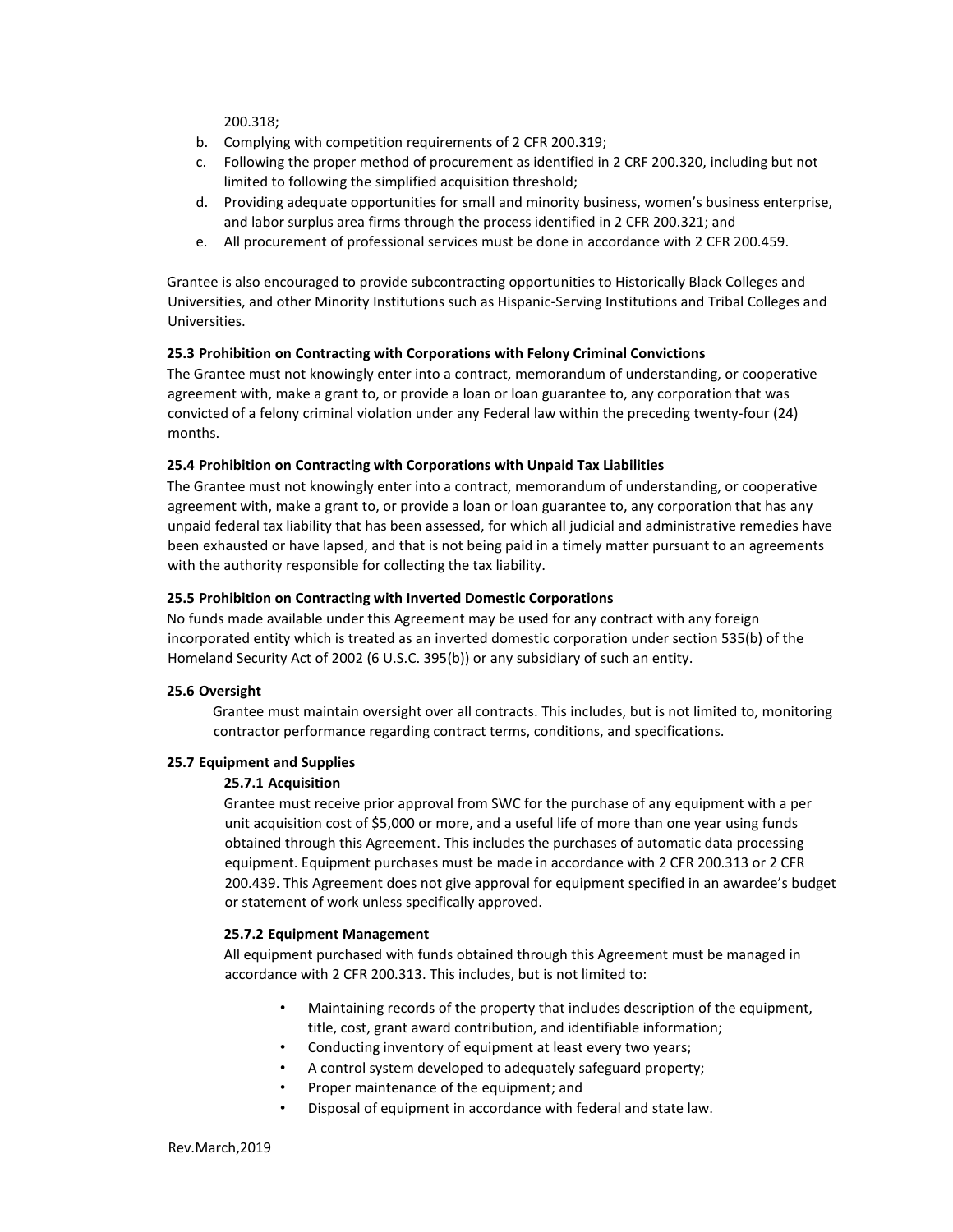#### **25.7.3 Supplies**

Title to Supplies acquired with funding provided under this Agreement shall vest with the Grantee at acquisition. A residual inventory of unused supplies exceeding \$5000 in value at the time of completion of this Agreement must be used by the Grantee on other federal projects or sold. As long as the DOL retains an interest in the supplies, they must not be used to provide series for a fee that is less than private companies charge for equivalent services.

#### **25.8 Recovered Materials**

Purchases made pursuant to this Agreement must comply with section 6002 of the Solid Waste Disposal Act, as amended by the Resource Conservation and Recovery Act, which requires purchases of items over \$10,000 to contain the highest percentage of recovered materials while maintain satisfactory level of completion. Guidelines for recovered materials are found in 40 CFR part 247.

#### **26 RELATIONSHIP OF THE PARTIES**

#### **26.1 Independent Contractor**

The parties intend that an independent Contractor relationship will be created by this Agreement. The Grantee and his or her employees or agents performing under this Contract are not employees or agents of SWC. The Grantee will not hold himself/herself out as, nor claim to be an officer or employee of, SWC or of the state of Washington by reason hereof, nor will the Grantee make any claim of right, privilege or benefit which would accrue to such employee under law. Conduct and control of the work will be solely with the Grantee.

#### **26.2 Indemnification**

Each party to this Agreement shall be responsible for its own acts and/or omissions and those of its officers, employees and agents. No party to this agreement shall be responsible for the acts and/or omissions of entities or individuals not a party to this agreement. In the case of negligence of both SWC and the Grantee, any damages allowed shall be levied in proportion to the percentage of negligence attributed to each party.

### **27 REPORTING**

### **27.1 Closeout**

Grantee shall comply with WIOA Title I Policy #5245 regarding the closeout of this Agreement. This includes, but is not limited to, completing a formal closeout within sixty calendar days, or as otherwise instructed, after the end of this Agreement, or when the funding is fully utilized, whichever comes first.

#### **27.2 Quarterly Reports**

Grantee must submit monthly and/or quarterly financial reports to the SWC budget office. These reports should be sent via email by the Grantee to jolayton@spokaneworkforce.org and jfacer@spokaneworkforce.org. These reports must comply with WIOA Title I Policy #5240.

#### **27.3 Certifications**

Any annual and final fiscal reports or vouchers requesting payment under this Agreement must include a certification, signed by an official who is authorized to legally bind the Grantee, which reads: ''By signing this report, I certify to the best of my knowledge and belief that the report is true, complete, and accurate, and the expenditures, disbursements and cash receipts are for the purposes and objectives set forth in the terms and conditions of the Federal award. I am aware that any false, fictitious, or fraudulent information, or the omission of any material fact, may subject me to criminal, civil or administrative penalties for fraud, false statements, false claims or otherwise."

#### **27.4 Cost Rates**

Grantee must submit an approved federally recognized indirect cost rate negotiated between the subrecipient and the Federal Government. If no such rate exists Grantee must submit to the SWC Budget